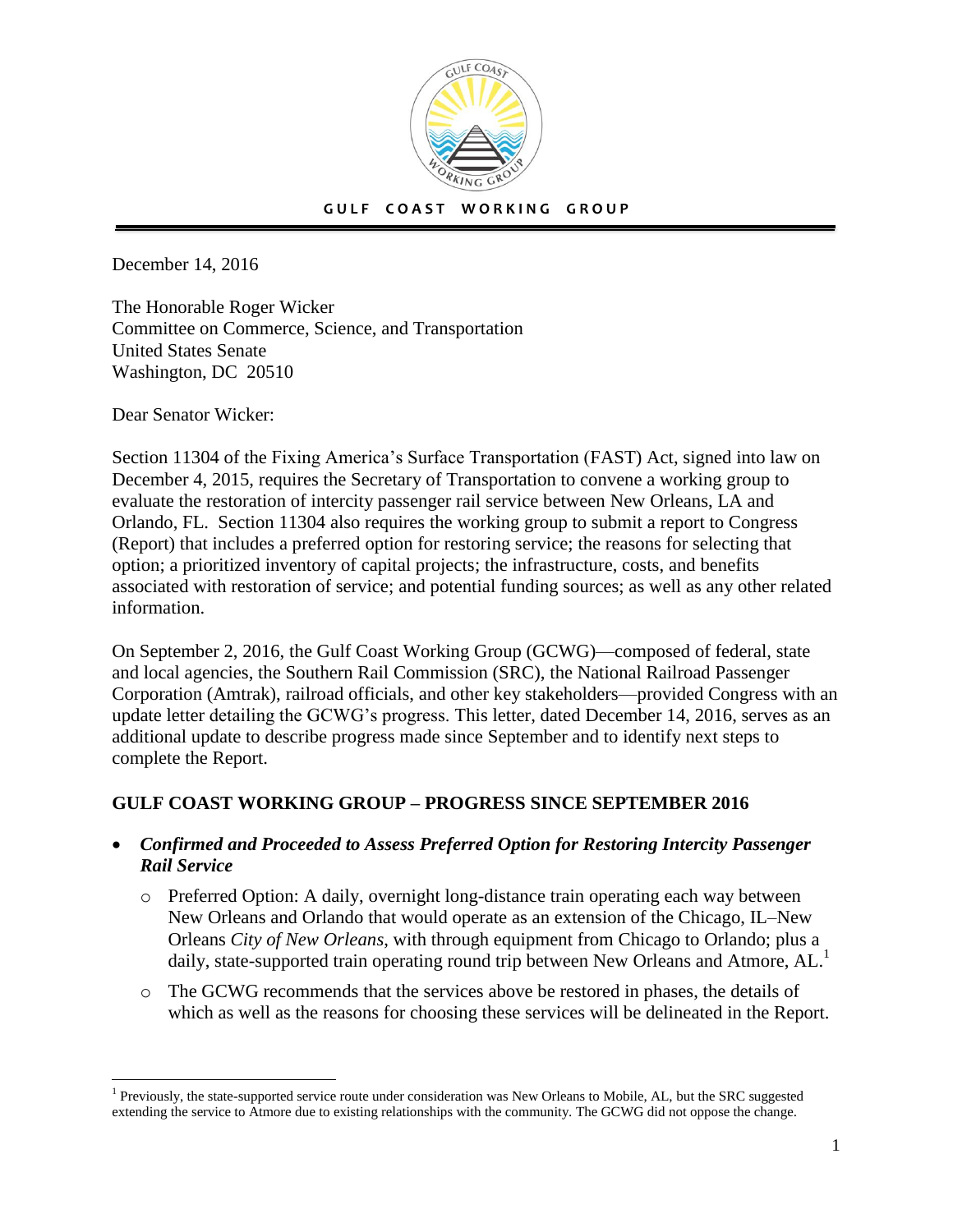

## *Completed Review of Amtrak's Station Assessments*

- o Comprehensive Station Assessment: Amtrak prepared a uniform checklist for a condition assessment of the 12 suspended service stations, all out of service since 2005 and located along the Gulf Coast in Florida, Alabama, and Mississippi. This onsite station assessment observed the readiness of each facility and built on Amtrak's assessment performed in 2009.<sup>2</sup> This assessment included the platform; canopy; station building, interior and exterior; mechanical, electrical, and plumbing infrastructure; as well as fire protection. It also included the improvements needed to meet minimum Americans with Disabilities Act (ADA) standards and operational requirements. The assessment included cost estimates totaling \$13 million.
- o Revised Station Assessment: To identify critical station improvements and immediate capital funding needs, Amtrak prepared a revised checklist, one that identified the minimum required for each station to achieve the following:
	- Allow a train to safely load and detrain passengers;
	- Allow passengers to travel safely from the public right-of-way to the train via a safe and code-compliant platform and path of travel; and
	- Comply with all current required codes and U.S. Department of Transportation's ADA standards that apply to facilities used by state and local governments to provide designated public transportation services, including bus stops and stations and rail stations.
- o The revised assessment does not supersede the first; instead, its purpose is to show a phased approach to upgrading facilities along the Gulf Coast corridor. This assessment's total estimated cost for the critical station improvements deemed essential for restoring passenger service is \$7.8 million.
- o **Special Note – Rail Safety & Station Area Improvement Grants:** In support of the GCWG's efforts, the SRC and the Federal Railroad Administration (FRA) are working to repurpose \$2.45 million in unused Railroad Research and Development earmark funds for the federally designated Gulf Coast high-speed rail corridor to support rail safety and station area improvements in Louisiana, Mississippi, and Alabama.

## *Completed Several Critical Meetings*

- o September 29, 2016 GCWG teleconference.
	- **Of Note:** U.S. Coast Guard (USCG) joined the GCWG to facilitate discussions regarding how passenger rail service and marine traffic can be coordinated. USCG's efforts will include a review of the types of marine traffic using each bridge along the

 $\overline{a}$  $2^2$  Referenced in Amtrak's 2009 Gulf Coast Service Restoration Report, as directed by the Passenger Rail Investment and Improvement Act of 2008 (PRIIA).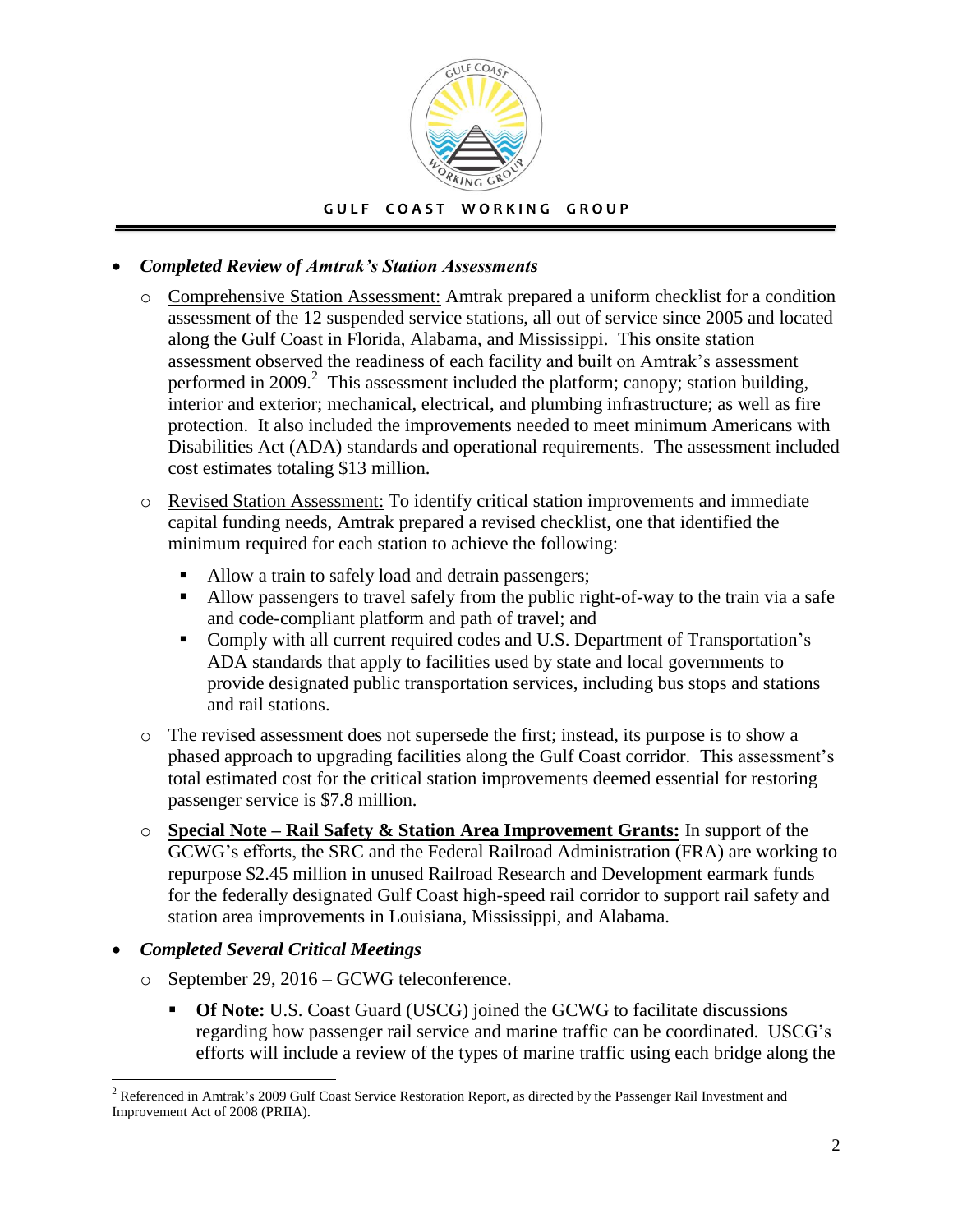

corridor and educating the GCWG on the rulemaking process with regard to operating schedules of drawbridges and their effect on railway service and waterway navigation.

- o October 19, 2016 Technical Meeting at CSX Transportation's (CSX) Washington, DC office with CSX, HDR Inc., Amtrak, USCG, SRC, and FRA to discuss, in-depth, CSX's operations modeling results vis-à-vis real-life conditions on the corridor. This meeting was necessary to have more informed, detailed discussions on the infrastructure improvements required to support proposed passenger operations over CSX-owned tracks.
	- **Of Note:** General tenor of meeting was collaborative—with all parties gaining a greater understanding of the challenges with the existing route and the improvements necessary for restoring passenger rail, and agreeing that continued collaboration is needed to gain further clarity of operational nuances.
- o October 20, 2016 GCWG teleconference.
	- **Of Note:** Extensive discussion regarding the importance of public safety and how closures of at-grade crossings could be accommodated. In particular, the grade crossing in Gulfport, MS has a 30+ year history of automobile-train crashes, including many fatalities. As a result, CSX keeps its train speeds relatively low in three Mississippi counties. The SRC, Gulf Regional Planning Commission, Mississippi Department of Transportation, CSX, and mayors of local communities are holding discussions pertaining to the crossings; there is a commitment for further action based on the timing for initiating passenger rail service.

# **GULF COAST WORKING GROUP – NEXT STEPS**

#### *1. Finalize List of Infrastructure Needs to Restore Service in Phases*

- The GCWG is using the results of CSX's operations modeling study, presented to GCWG members on August 11, 2016 in Jacksonville, FL, and follow-up, collaborative technical meetings to identify a structured list of Gulf Coast corridor infrastructure needs for the Report.
- FRA will host a technical meeting with CSX, Amtrak, and SRC on December 15, 2016. The goal of the meeting is to determine what, if any, track/signal changes are necessary and sufficient to resume intercity passenger rail operations per the preferred option.
- The December 15<sup>th</sup> meeting will focus on the following three locations, which have the most significant infrastructure challenges to be met for restoring Gulf Coast passenger rail operations:
	- o Gentilly Yard area in New Orleans.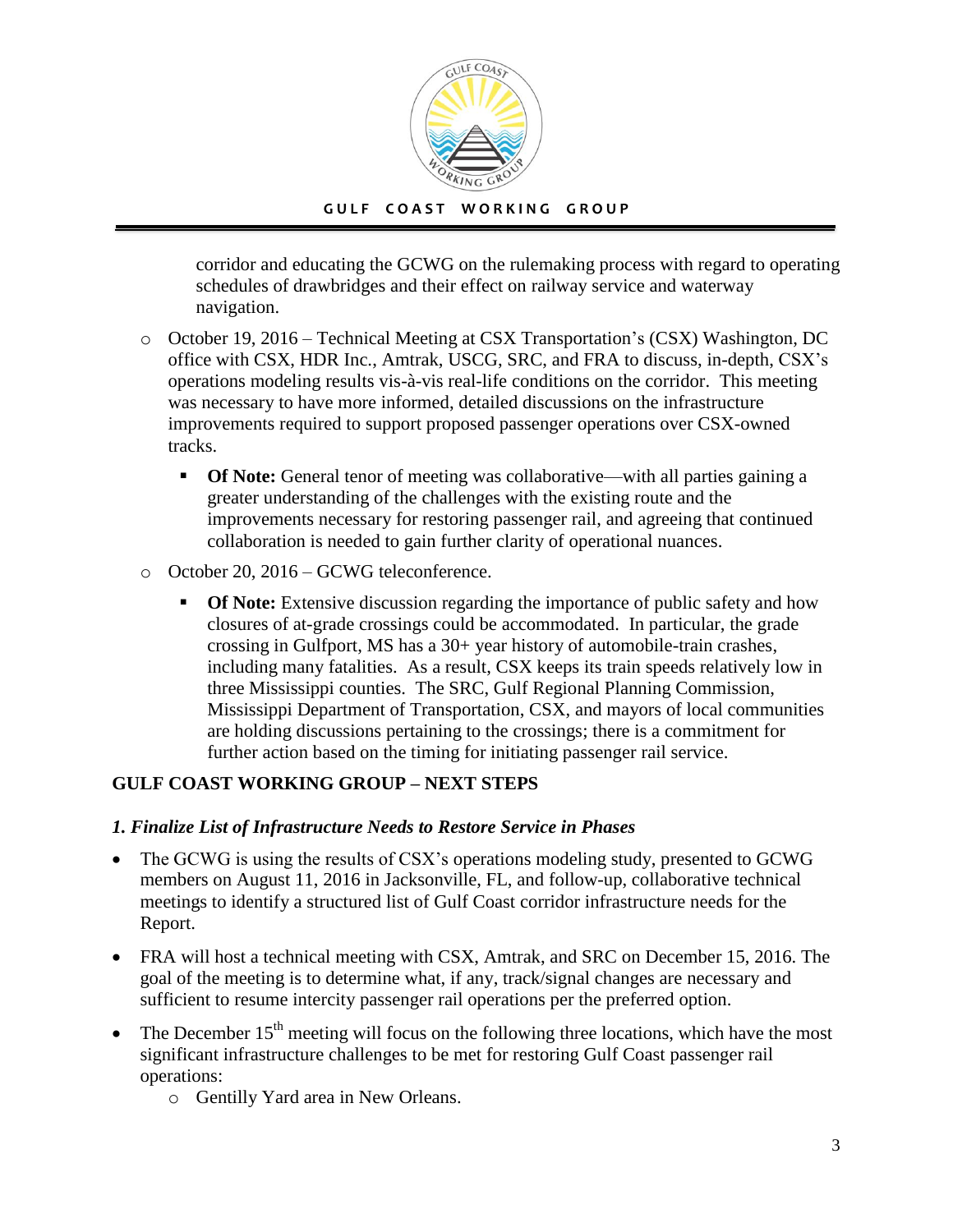

- o Pascagoula area (estimated six-mile segment).
- o Mobile Terminal area (estimated six-mile segment). This is especially important if the proposed New Orleans–Mobile passenger rail service is to be extended to Atmore.
- Outside of those topics, meeting participants will discuss the costs and benefits associated with selectively converting controlled sidings to signaled sidings on a location-specific basis, along with a few other specific changes.

## *2. Agree to Order-of-Magnitude Capital Cost Estimates*

 Once the list of infrastructure needs is finalized, the GCWG will develop a final order-ofmagnitude capital cost estimate. This estimate will help inform Step 3 below.

## *3. Identify Potential Sources for Federal, State, and Local Funding*

 Funding sources for operations and maintenance (O&M) expenses need to be identified, especially O&M costs for the proposed state-supported service from New Orleans to Atmore as PRIIA requires states to provide O&M funding for passenger rail service on routes less than 750 miles in length. The GCWG is currently analyzing potential funding sources to meet the financial obligations to operate the Gulf Coast service.

## *4. Assess Economic Benefits of Restoring Intercity Service for the Preferred Option*

 Section 11304 of the FAST Act requires the Report to provide a description of the "costs and benefits of restoring intercity rail passenger transportation in the region." The proposed long-distance route crosses the Gulf Coast mega-region, which is composed of four states, 34 parishes and counties, and numerous communities. The suspended route's service area draws from a surrounding space that has a 2010 census population exceeding four million. Understanding the return on the needed infrastructure and O&M cost investments will greatly assist funding decisions and policy. The GCWG is currently examining similar studies conducted in other regions of the country to determine an approach to present this essential information.

## *5. Finalize Report and Submit to Congress for Consideration*

The GCWG anticipates submitting the Report in spring 2017.

# **CLOSING**

There are many infrastructure challenges that need to be carefully considered and addressed before restoring passenger rail service to a sustainable level that benefits Amtrak, CSX, marine traffic, USCG, and the various communities the service will interface with; hence, collaboration—across agencies, industries, municipalities, and states—has been an essential component of this evaluation process. And as such, we are encouraged by the progress the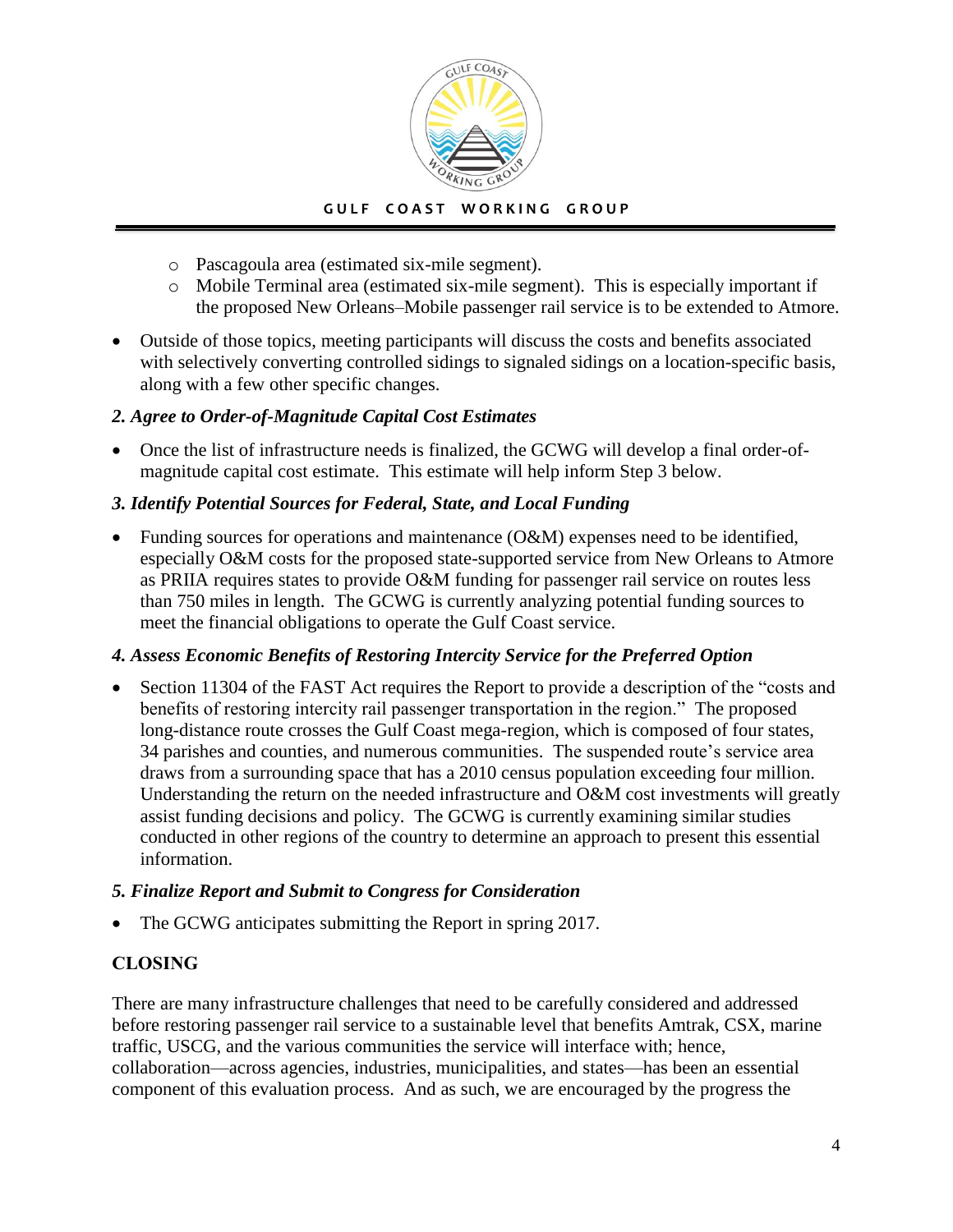

GCWG partners have made to date, and we are confident that as we draw closer to finalizing the Report, that collaboration will continue. We also want to thank you for your patience as the GCWG strives to deliver a Report of substance that offers pragmatic, fiscally responsible recommendations for restored service to America's Gulf Coast.

We have also sent this letter to Chairman Bill Shuster and Ranking Member Peter DeFazio of the House Committee on Transportation and Infrastructure, and Chairman John Thune and Ranking Member Bill Nelson of the Senate Committee on Commerce, Science, and Transportation.

Should you have any questions regarding the GCWG's Report to Congress, please feel free to call me. If your staff has questions, they may contact Mr. Trevor Dean, Government Affairs Advisor, at 202-493-0668 or [trevor.dean@dot.gov.](mailto:trevor.dean@dot.gov) We look forward to continuing to work with you to restore intercity passenger rail service to the Gulf Coast.

Sincerely,

Sand P. Secule

Sarah E. Feinberg Greg White Chair, Gulf Coast Working Group Gulf Coast Working Group

Knox Ross Gulf Coast Working Group Southern Rail Commission, Mississippi

Murill

John R. Marks III Former Mayor of Tallahassee, Florida

Southern Rail Commission, Alabama

John Spain Gulf Coast Working Group Southern Rail Commission, Louisiana